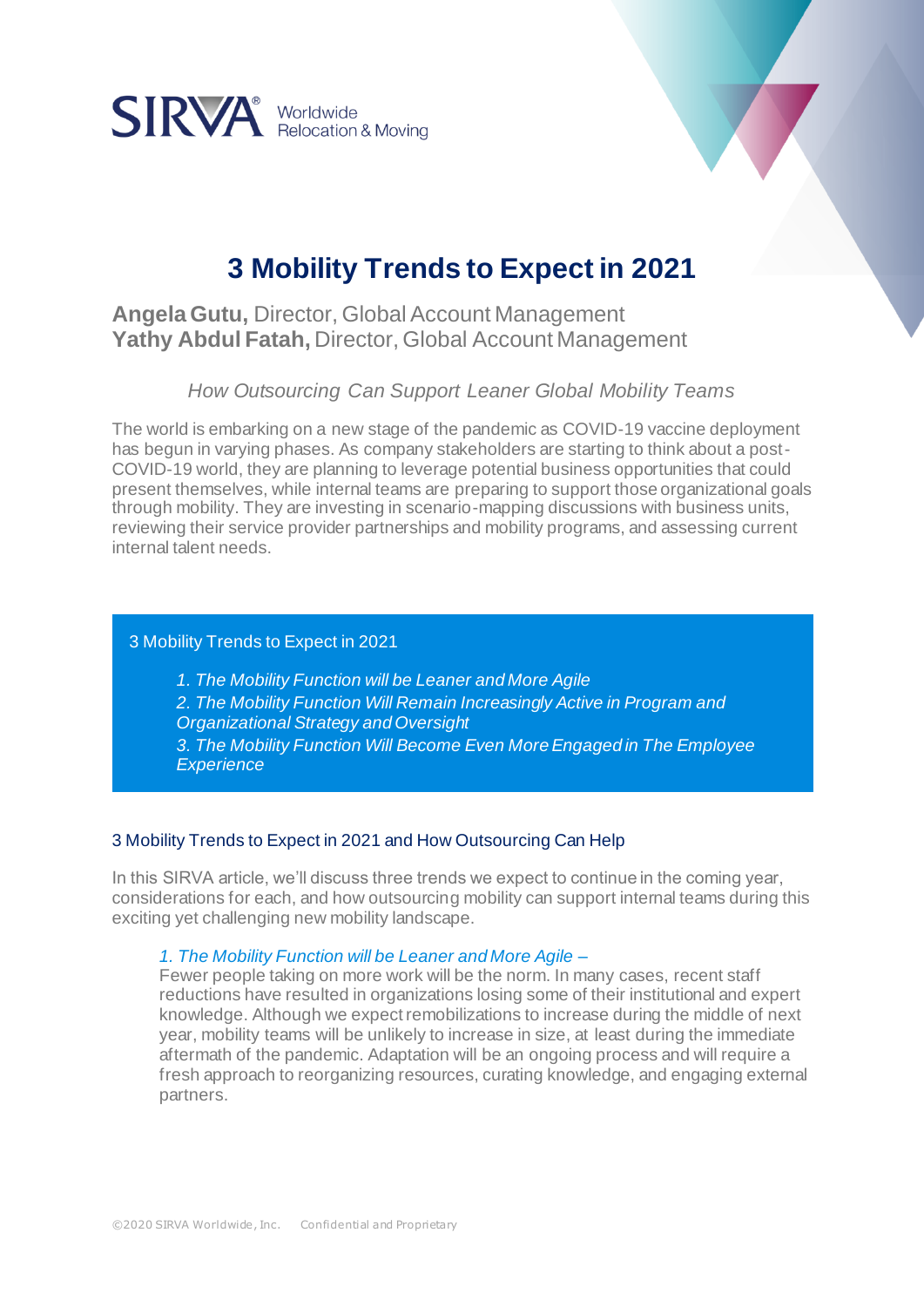Consider, as an example, a decision made by a global company:

Leadership saw these turbulent times as an opportunity to perform scenario modelling and to look for the most efficient internal (versus external) resource allocation. The decision to adopt a leaner in-house mobility team with a centralized, outsourced shared-services model has already yielded many benefits. **Through consultancy with SIRVA, the company receives timely market and competitor benchmarking data, which directly translates into a more successful and adaptable mobility program.**

It is important to keep in mind that the re-opening of borders and lifting of travel restrictions will happen very gradually, but not necessarily in a linear (or consistently forward-moving) manner. We anticipate that normalization will start with several green lanes between a small number of countries, followed by broader travel bubbles as we have seen in areas of Asia. A global standard such as the one suggested by the [International Air Transport Association](https://www.washingtonpost.com/travel/2020/12/08/vaccine-passport-immunity-app-covid/) (or an equivalent) may need to be in place before businesses can make reasonable assumptions about the full resumption of talent movement across the globe.

The above represents only a few of many variables that mobility professionals will have to consider in a very uncertain world. Simply trying to stay abreast of the latest immigration changes – and those that are yet to come into effect – will be a challenge for already busy teams. Partnering with an external mobility or relocation management company provides instant access to global resources, expertise, and networks that make managing mobility easier.

#### *2. The Mobility Function Will Remain Increasingly Active in Program and Organizational Strategy and Oversight –*

A variety of areas present opportunities for mobility to play a strategic role. These include: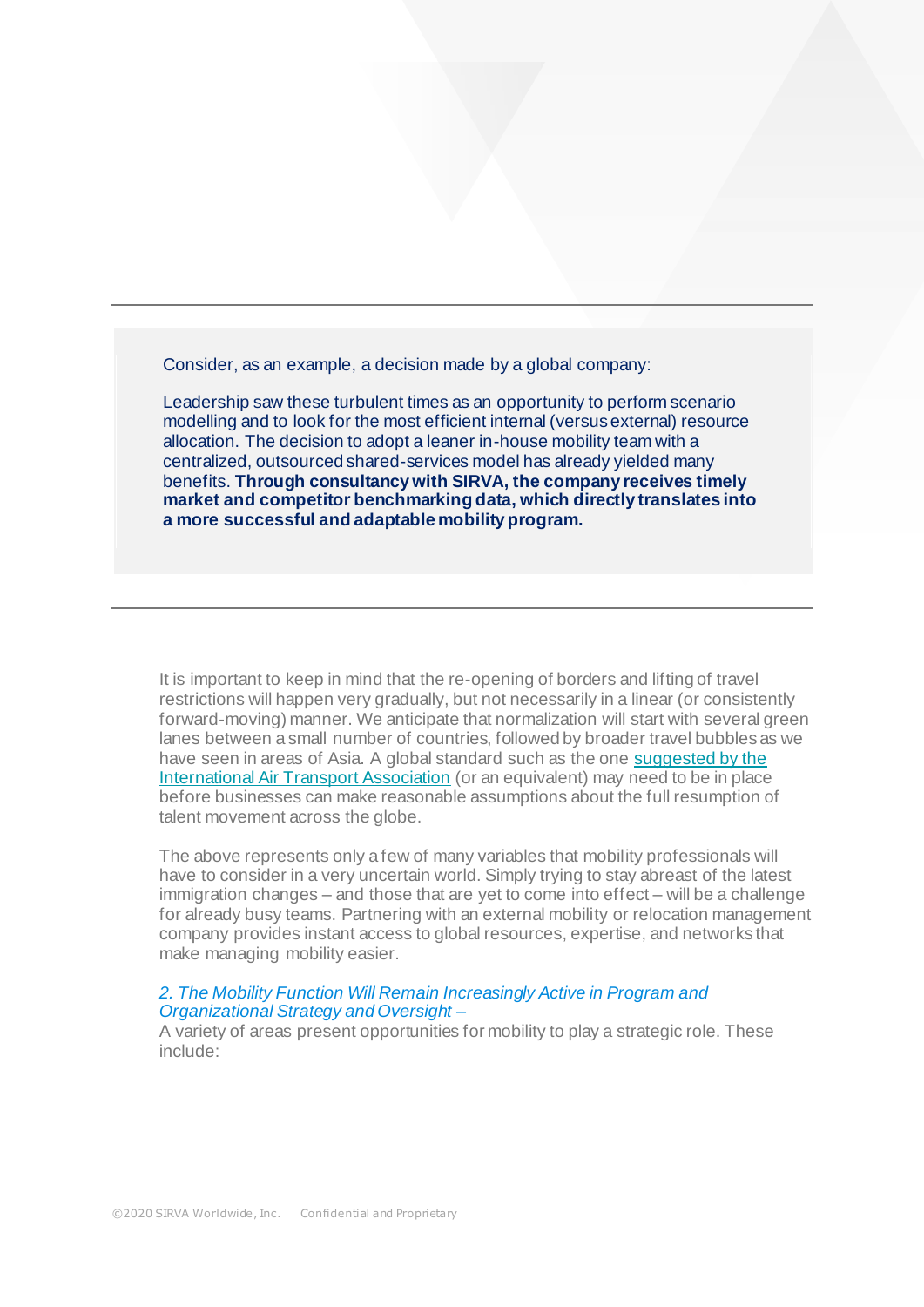• Business Contingency Protocols: Mobility practitioners play a crucial role in reviewing their organizations' existing business contingency protocols. These have often proven to be ineffective in the context of COVID-19. The effects happened simultaneously at local, regional, and global levels, impacting both employees and organizations in all business verticals. The level of immediate disruption was unprecedented. Working with our clients in 2020, we experienced the need for more resilient protocols for black-swan-type events such as the pandemic.

Building resilience was one of the main objectives for another global company: Their dispersed talent pool operates in far-flung, non-traditional expat locations across the globe. While responding to the pandemic, the company identified gaps in their business contingency protocols and decided to engage an external vendor with a well-established supply chain to support all their relocating employees, particularly those in the most security-sensitive locations.

In addition to needing robust vendor management protocols and a broad footprint, the company was outsourcing mobility services for the first time and needed to understand the best methodology for re-designing their policies with improved fairness and consistent delivery in mind.

**The employee benefits of partnering with SIRVA were immediately felt and appreciated. They received the appropriate breadth and depth of support in ways that were market competitive and better aligned with their circumstances. [Technology](https://www.sirva.com/technology-solutions) played a critical role, as well. For the first time, the organization could estimate costs, secure approvals, initiate moves, and obtain reports, all through a centralized platform.**

Organizations working through a centralized relocation management company (RMC) model may find it easier to perform an in-depth pressure-test assessment of their business contingency protocols, primarily due to the ease-of-administration that comes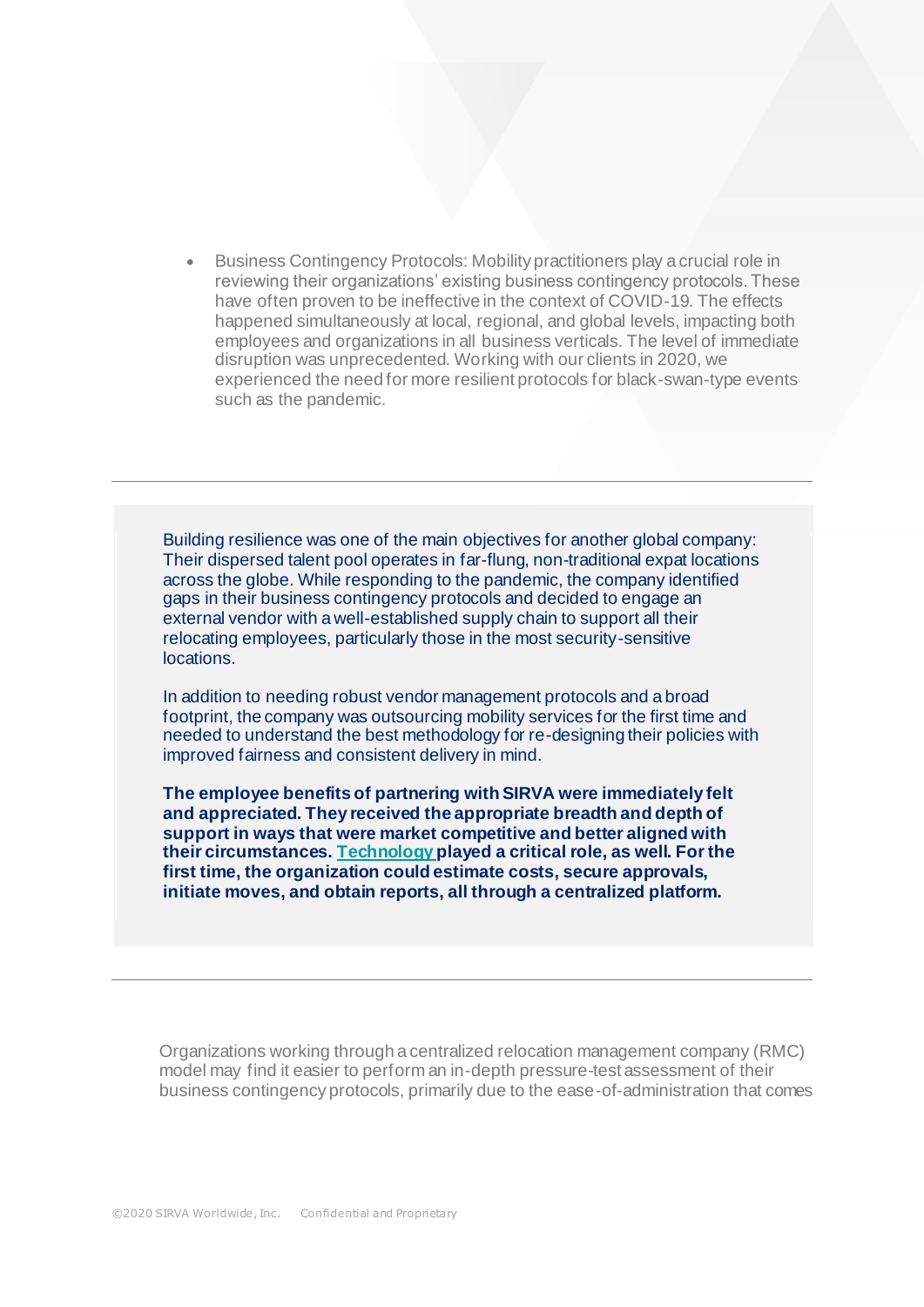with having fewer partners to communicate with, but also because of the RMC's existing technology and the diverse logistical expertise they have developed as a result of being 'on the ground' locally with their talent, all around the world.

• **Supply Chain Framework Risks and Inefficiencies:** A supply chain framework in mobility typically involves dozens of partners operating in multiple geographies, with varying data privacy controls and systems-recovery protocols. This model can be a concern in light of those variables. Mobility professionals have been working closely with general counsels on compliance and duty-of-care matters, as they are uniquely positioned to inform legal departments regarding gaps that may exist under current circumstances. They may also propose a need for new parameters and models in which risks are further mitigated. Outsourcing with an experienced global RMC can be a benefit in this regard, as well: If the mobility provider utilizes an in-house network of providers, data is monitored through a single network, which minimizes risk. Additionally, when vendors/agencies are monitored though one system from end to end (and held to consistent standards), productivity, efficiency, and quality are maximized.

The industry expects the strategic role of talent mobility to continue to grow and, with it, the need to move from an operational role to one that is actively involved in business oversight and planning.

A global company made a decision that is a befitting example of the potential value that outsourcing can bring to more mature, tried-and-tested mobility programs. Due to their existing mobility program's success, the organization decided to further outsource parts of their framework to SIRVA. **Activities related to assignment assessment and family support – pre- and postrelocation – were entrusted to SIRVA**. This change was gradual and wellcalibrated, derived from multi-stakeholder consultation, and underpinned by a desire to provide even greater bandwidth to the in-house mobility team. **Postrelocation surveys indicated that there was an improvement to customer experience. Relocating families found the support received to be better customized to their circumstances and the inquiry response time to be quicker.**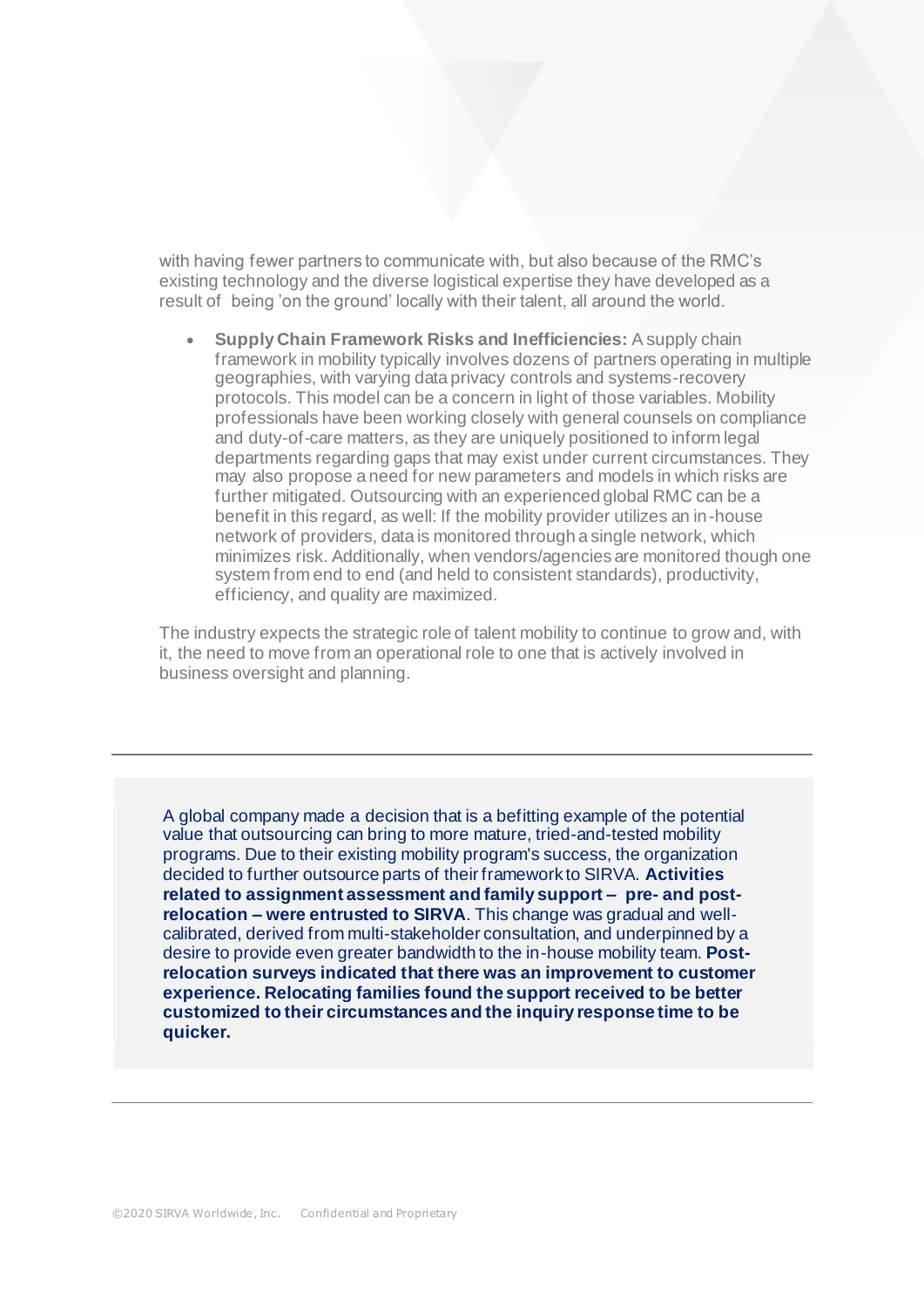The overall message is that mobility professionals have been thrust into highly critical internal conversations, which demand time for research and reflection if they are to articulate their recommendations to legal and business lines/divisions. These activities require a great deal of prioritization and time management from mobility practitioners. Streamlining external partnerships through centralized control is a best practice, and is a route taken by many organizations.

## *3. The Mobility Function Will Become Even More Engaged in The Employee Experience –*

As mobility teams continue to operate with reduced staffing, they contemplate how to best signal empathy and inclusiveness to the employees they serve. In addition to the meticulous monitoring of travel and immigration guidelines and the strengthening of their business contingency protocols, mobility practitioners are asking the right questions so they can be 'tuned-in' regarding the needs and voice of their talent. What do they think about the future? What are they feeling? What do successful deployments look like to them? What needs to be a 'high priority' in this new phase?

A start-up in Southeast Asia placed their employees' experience at the forefront of their decision to outsource mobility for the first time. The geography of their operations is expanding. Their products are diversifying. The talent profile they look for is always in flux.

Because the organization is so mindful of the employee experience, leadership's understanding of what their relocating employee population needed changed considerably as the pandemic evolved and impacted their mobile population. As a result, they required flexibility from their relocation partner to adjust service offerings. The policy changed substantially from the early stages of the outsourcing journey, and now aligns better with what the relocating talent feels is most relevant today. **SIRVA partnered with the company to successfully balance employee needs, cost pressures from business units, and the competitive nature of the talent ecosystem in which the organization operates. With an internal mobility function that is supported by only one staff member (with limited mobility industry**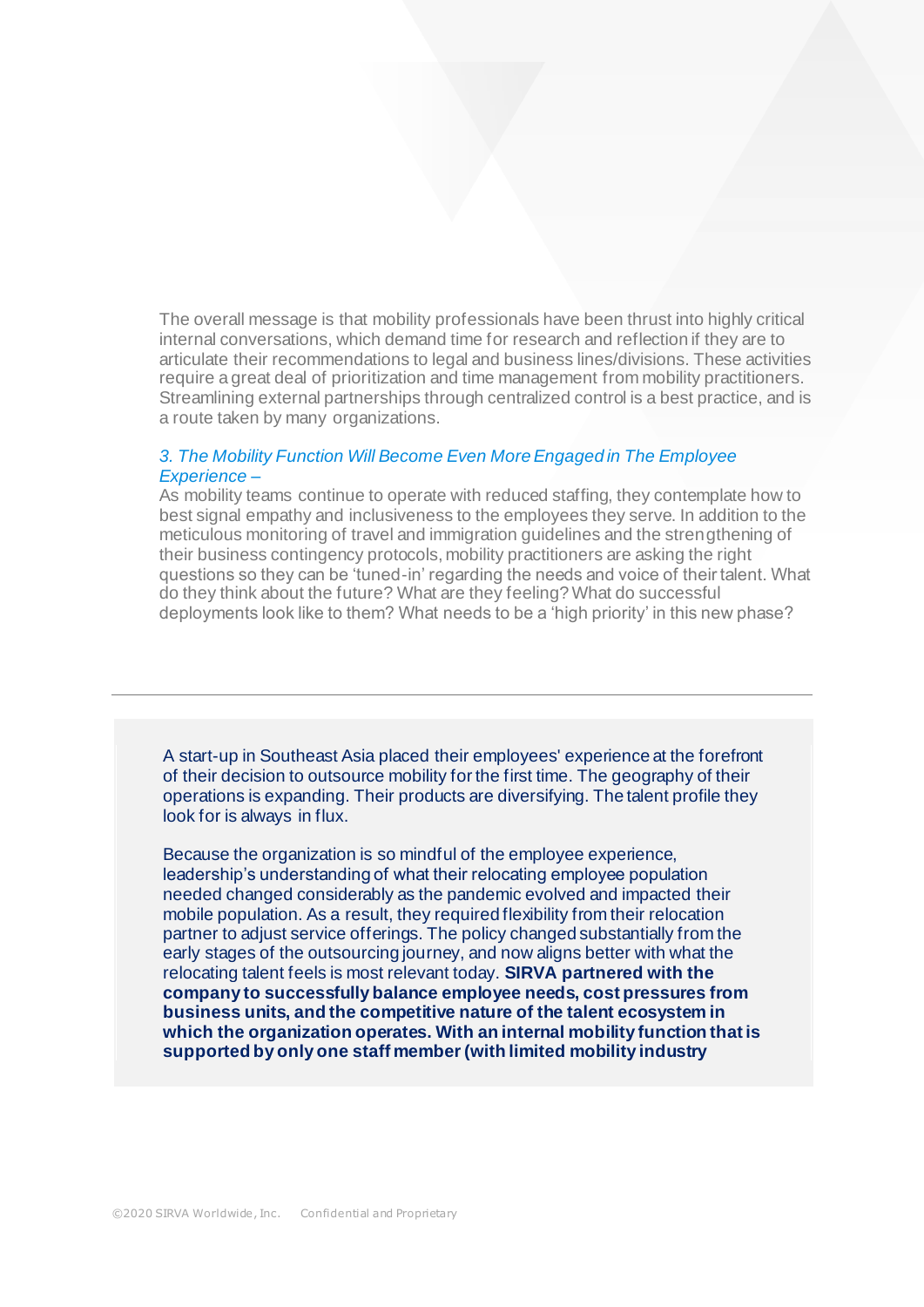## **knowledge), SIRVA has provided valuable support and strengthened the mobility value proposition, internally.**

Active listening is a critical skill that mobility professionals display daily, but it takes time to correctly determine the current and evolving sentiments of the employees they help relocate. Understanding what is important to employees is a fundamental step in the re-design of mobility programs. External partnerships with mobility partners such as an RMC can be a valuable option for organizations that are committed to exploring new models when adapting to a post-COVID-19 world.

#### Supporting Smaller Mobility Teams by Outsourcing

In summary, the opportunities for the mobility function to contribute to and benefit the organization are numerous.

In a highly competitive talent market, companies need to demonstrate that they are vigilant and responsive. They need to signal that they understand what is necessary for talent to relocate in a world that is in turmoil and that they can design and execute bespoke, fit-forlocal-purpose programs. Mobility professionals need to remain abreast of public policy on immigration and health, consulting with legal partners on business continuity and risk mitigation plans. It is also paramount that mobility teams align their planning and execution with business goals and objectives. It is of equal importance that they retain bandwidth to proactively signal empathy and inclusiveness to the globally mobile population they serve. Collectively, this is a tall order.

Implementing or strengthening external partnerships with relocation management companies provides support to internal teams by increasing organizational bandwidth and expanding access to global networks and expertise. As a result, these internal teams are free to focus on company strategy, compliance, and on strengthening the employee experience.

To learn more about how SIRVA can support your company and conduct a thorough review of your company's mobility structure, processes and policies, contact us at [concierge@sirva.com](mailto:concierge@sirva.com).